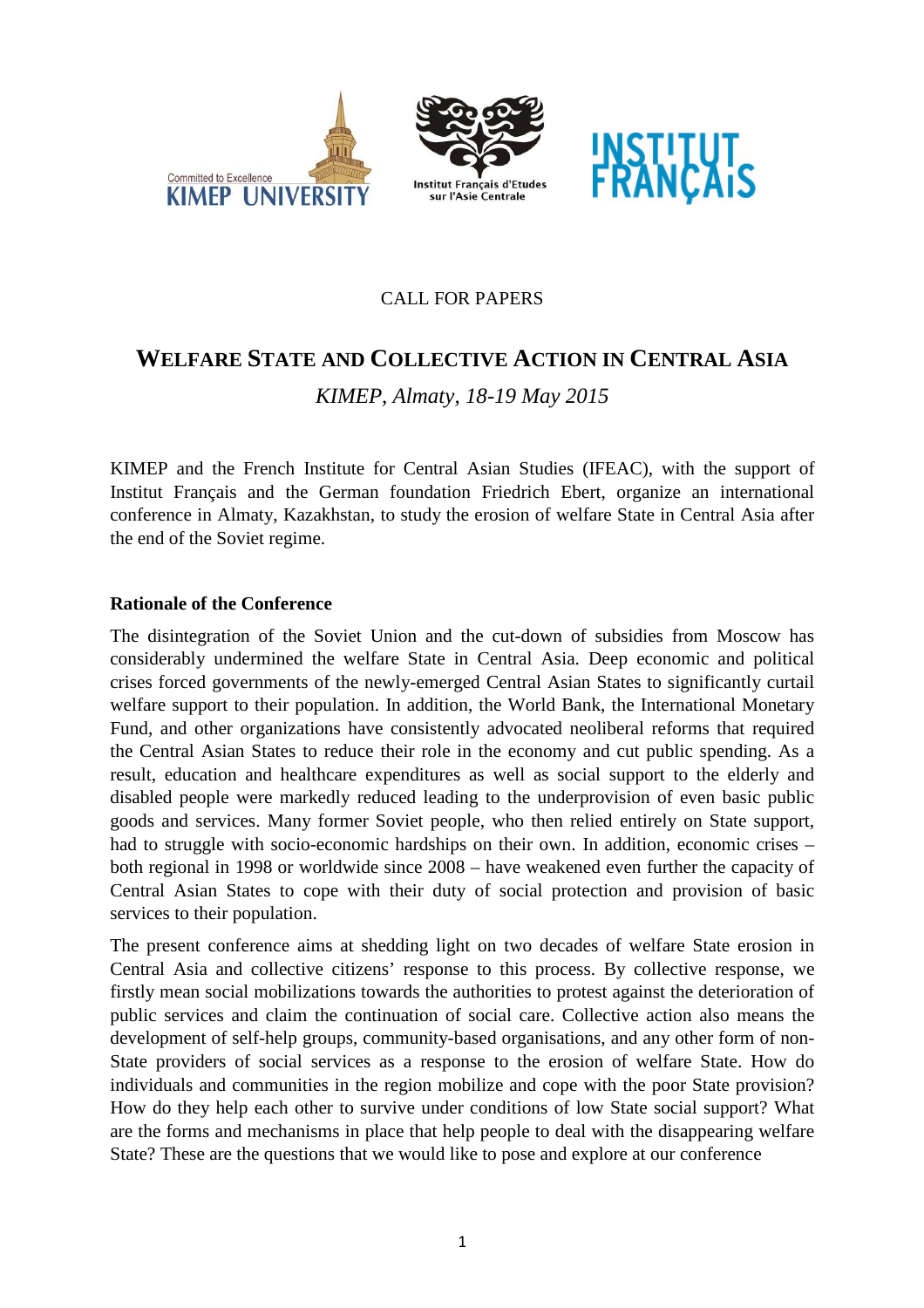#### **Main Topics of the Conference**

The conference will address welfare State erosion and collective responses in the following topics:

- Housing in urban and rural areas: the lack of jobs in rural areas and high market prices on real estate force people to take the lands and build their own houses nearby large cities. The 2008 crisis has also led to the bankruptcy of many construction companies that were not able to fulfil their obligations before the citizens, which also led to the protests on the part of mortgage payers (*ipotechniki*). Reviewing the causes, mechanisms, and implications of land squatters, *ipotechniki*, and other social groups will help understand the dynamics of collective action around housing issues in Central Asia.
- Healthcare provision: State retrenchment in the healthcare system has led to a deterioration of the universal access to health services for the population of Central Asia. In response, non-State structures – local NGOs, religious organizations, communities – have filled the void left by the State in healthcare both in terms of medical services and health promotion. The conference will review the types, origins, and dynamics of social mobilizations dedicated to healthcare, including various nongovernmental organizations, professional associations, communities, initiative groups dealing with issues such as providing medical services, distributing medicines, raising awareness on the risks of HIV/AIDS among groups at risk (drug users, etc.)
- Social Support: the erosion of welfare State has impacted on social benefits provided to the weakest categories of people: orphans, elders, disabled, families with many children, single mothers, unemployed people, etc. For instance recent reforms to increase the retirement age for women and decrease maternity leave payments caused social unrests in Kazakhstan. In addition to these commonly accepted social categories, Central Asian States have to deal with special groups inherited from their Soviet past: the veterans of WWII (1941-1945), the veterans of Soviet Afghan war (1979-1989), cleaners of Chernobyl nuclear plant (*chernobylcy*), victims of nuclear tests in Semipalatinsk, victims of the pollution of Baikonur Cosmodrome (*antigeptil*), inhabitants of the dried Aral Sea region, etc. In a comparative perspective, the conference will analyse how the erosion of the welfare support has influenced the mobilization and claims of these categories of citizens across Central Asian States.
- Equity to education: Central Asia's education system is a legacy of the communist principle of free mass education, where every child had the right to an instruction in his/her mother tongue. The collapse of the Soviet Union has jeopardized the federal system of education and each State is now responsible for the provision of a very costly multi-lingual education. In the context of a "de-ideologization" of pedagogic contents, the erosion of welfare State has considerably affected the quality of education in Central Asia, in terms of textbooks supply as well as teachers' qualification. The conference will therefore address equity to education in multilingual post-Soviet Central Asia. How parents' organizations have responded to the deterioration of education in schools, in particular in minority-language schools (i.e. schools where the tuition language is not the State language)? Which form did social mobilisations take in their struggle for equal education?